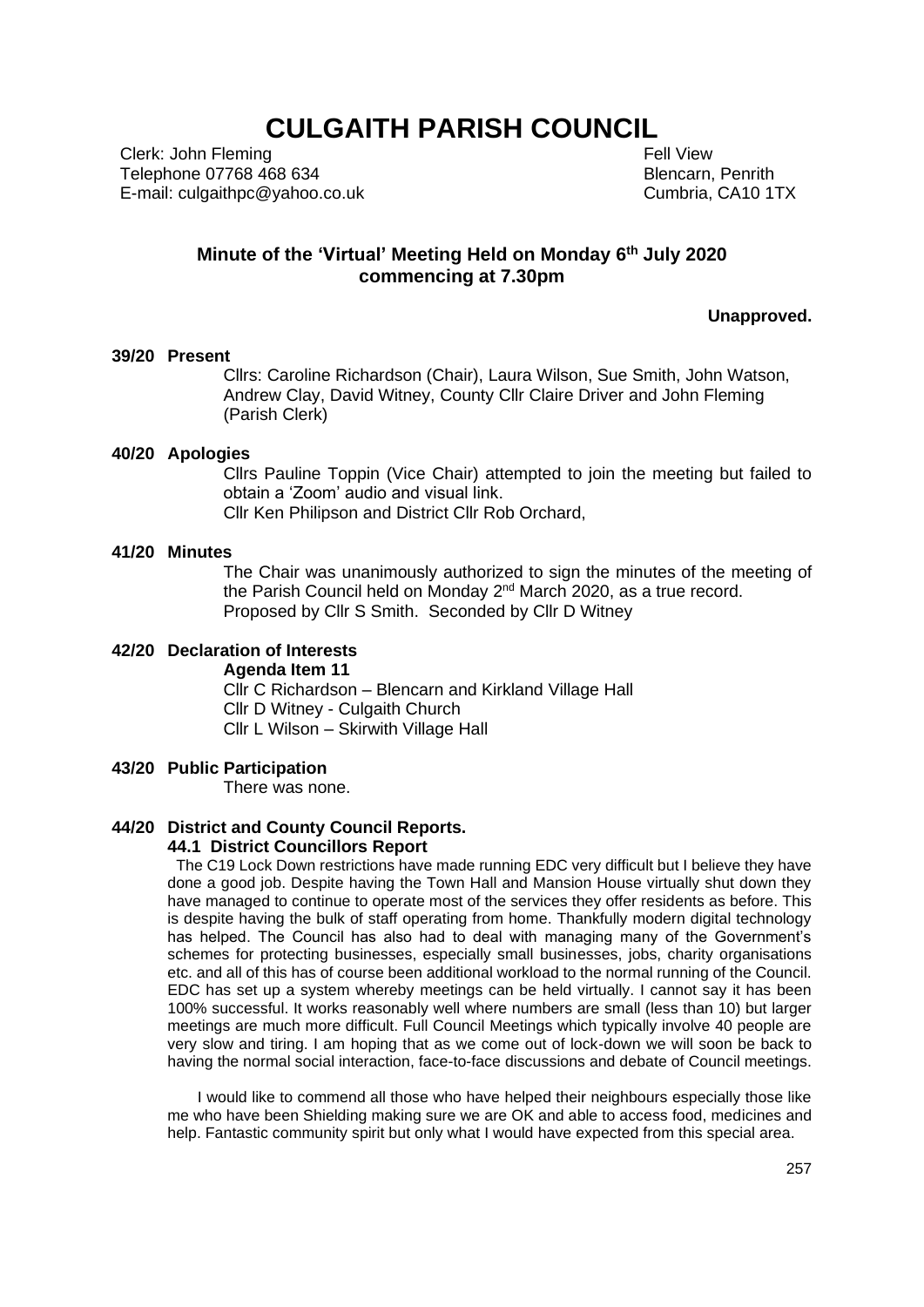I would also like to remind constituents and Parish Councillors that although I am also lockeddown I am still here to help if you have problems you wish to raise.

 I look forward to when we can all meet up again and until then please stay safe and try to keep sane.

I am glad to report that the nonsensical closure of the centre of Penrith has in the main been reversed. This was a CCC plan it was not even discussed with Eden Councillors. The first we knew about it was when the signs went up. It resulted in major protests in Penrith and fortunately CCC reacted quickly.

Rob Orchard. **June 30th 2020** 

#### **44.2 County Council Report** – A report was presented to the

meeting; this being summarised in the monthly report available on: - (control/click) <https://youtu.be/EQ7uP2AfaOk>

## **45/20 Finance (Incl.Vat)**

| 45.1 | To note the following balances as at:- | 31/3/2020 | 22/6/2020 |
|------|----------------------------------------|-----------|-----------|
|      | <b>HSBC Account</b>                    | 1431.14   | 1825.96   |
|      | <b>Penrith Building Society</b>        | 13981.07  | 24981.07  |
|      | <b>NSI Account</b>                     | 23.83     | 23.83     |
|      | Vat to be claimed                      | 45.06     | 47.46     |
|      | <b>Total Cash</b>                      | 15481.10  | 26,878.32 |

**45.2 Presentation of the 31th March 2020 Audited Year End Accounts**  These accounts were unanimously approved. Proposed by Cllr C Richardson Seconded by Cllr A Clay.

### **45.3 Presentation of Interim Accounts from 31st March 2020 – 22nd June 2020** These accounts were unanimously approved. Proposed by Cllr C Richardson Seconded by Cllr A Clay.

#### **45.4 The Following Accounts were Ratified.**

| 45.4.1 J Fleming Fee March/April/May 2020. As per contract |        |
|------------------------------------------------------------|--------|
| 45.4.2 J Fleming Tel/ Broadband March/April/May 2020       | 45.00  |
| 45.4.3 Cartridge People - Toner                            | 24.90  |
| 45.4.4 D Tec, Penrith - To resolve E Mail fault            | 23.40  |
| 45.4.5 CALC - Training - Cllr A Clay                       | 80.00  |
| 45.4.6 Hunsonby Swimming Pool - Donation                   | 100.00 |
| 45.4.7 D Tec, Penrith - Replaced Toner Drums               | 102.50 |
| 45.4.8 Playground Inspection Co.- Inspections X 2          | 167.88 |
| 45.4.9 Memo - Donation 2020/2021                           | 120.00 |
| 45.4.10 Norris Fisher Annual Insurance                     | 444.34 |
| 45.4.11 Mark Binney - Grass Cutting                        | 522.90 |
| 45.4.12 Angela Hartland - Yr End PAYE                      | 13.00  |
| 45.4.14 Mark Binney - Grass Cutting                        | 568.55 |
|                                                            |        |

## **45.5 The Following Accounts Were Approved for Payment**

| 45.5.1 J Fleming Expenses – $2^{nd}$ March – 11 <sup>th</sup> May 2020 | 12.60  |  |
|------------------------------------------------------------------------|--------|--|
| J Fleming Expenses - 11th May - 6th July 2020                          | 3.60   |  |
| CALC - Annual Subscription. (CALC - £155.65/NALC £52.85)               | 208.50 |  |
| The accounts in 45.4 and 45.5 above, were unanimously approved.        |        |  |
| Proposed by Cllr S Smith, Seconded by Cllr D Witney                    |        |  |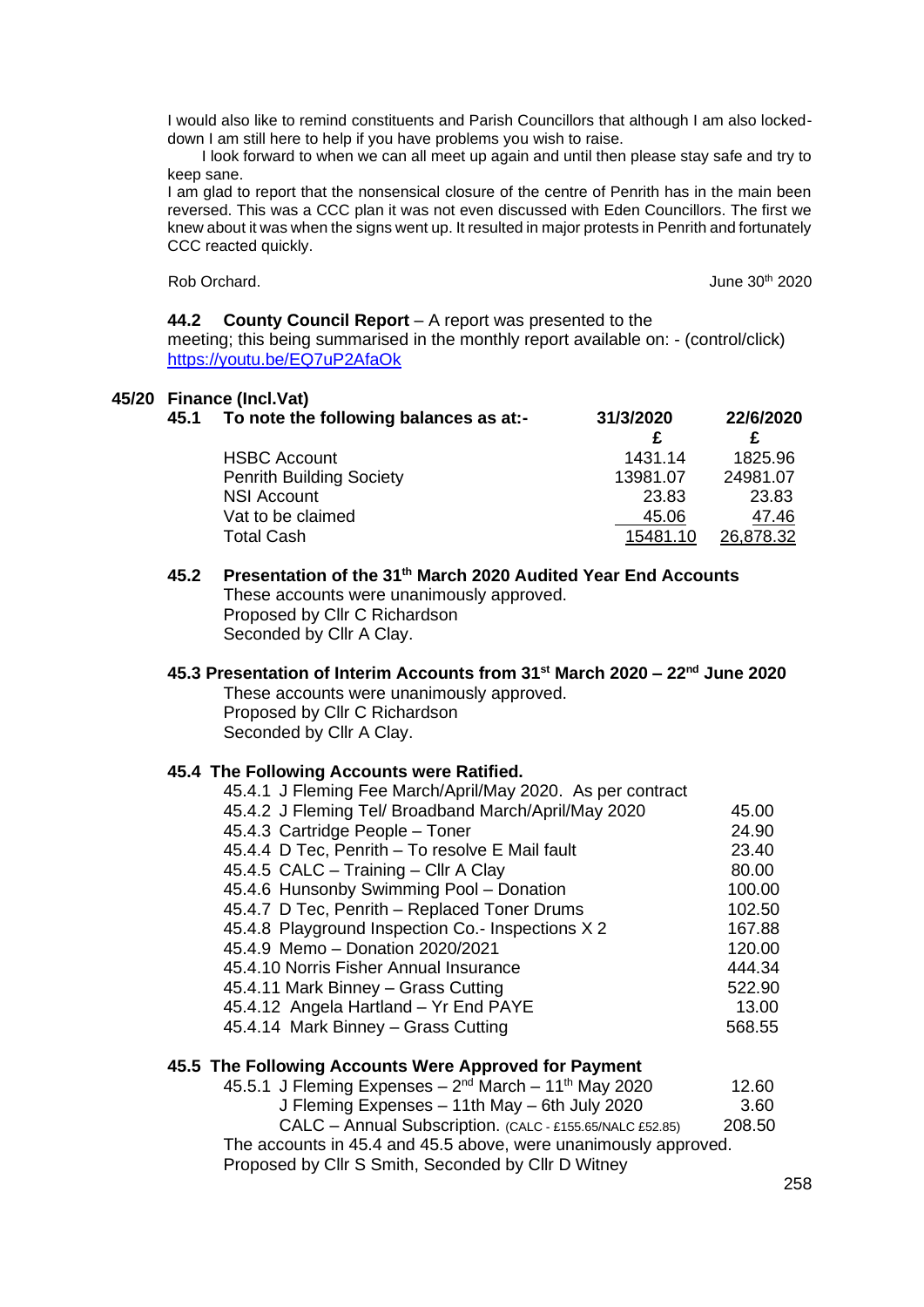|                                    | 45.6                                                                                                                              | <b>To Report The Following Receipts</b><br>45.6.1 Precept<br>45.6.3 EDC Footway Lighting Grant<br>45 6.4 VAT Refund                                                                    | 12000.00<br>1521.00<br>851.29 |
|------------------------------------|-----------------------------------------------------------------------------------------------------------------------------------|----------------------------------------------------------------------------------------------------------------------------------------------------------------------------------------|-------------------------------|
|                                    | 45.7                                                                                                                              | To Report the Following Transfers<br><b>Current Account to Penrith Building Society</b><br>Penrith Building Society to Current Account                                                 | 13000.00<br>2000.00           |
|                                    | 45.8                                                                                                                              | <b>Online Banking Authorisation 2020/2021</b><br>This was unanimously approved.<br>Proposed by Cllr A Clay.<br>Seconded by Cllr J Watson.                                              |                               |
|                                    | 45.9                                                                                                                              | <b>Annual Governance Statement 2019/2020</b><br>This was unanimously approved.<br>Proposed by Cllr A Clay.<br>Seconded by Cllr J Watson.                                               |                               |
|                                    |                                                                                                                                   | 45.10 Revised 2020 Asset Register<br>This was unanimously approved.<br>Proposed by Cllr D Witney.<br>Seconded by Cllr C Richardson.                                                    |                               |
| <b>46/20 Planning Applications</b> |                                                                                                                                   |                                                                                                                                                                                        |                               |
|                                    | To Report<br>20/0161 - 3 Crossfell View. Culgaith - 2 storey side extension<br>Supported<br>20/0187 - Cross Fell View, Blencarn - |                                                                                                                                                                                        |                               |
|                                    |                                                                                                                                   | Addition of conservatory to side elevation<br>Supported<br>20/0323 - 1 Kirkhill - Erection of first floor side extension for additional living                                         |                               |
|                                    |                                                                                                                                   | accommodation. Revised scheme of previous approval 19/0887. Supported<br>20/0163 - Barn at Whitehall. Blencarn - Proposed erection of two buttresses to barn<br>to stabilise the wall. | Supported                     |
|                                    |                                                                                                                                   | 47/20 Highways and Land Matters                                                                                                                                                        |                               |
|                                    | 47.1                                                                                                                              | Foot of 'The Pea' $-$ Drainage Issue $-$                                                                                                                                               | Work completed                |
|                                    | 47.2<br>47.3                                                                                                                      | Safety Tree Pruning -Skirwith Work to be done when circumstances permit<br>Safety Lime Tree Pruning - Kirkland -<br>In negotiation with Electricity NW.                                |                               |
|                                    | 47.4                                                                                                                              | <b>Potholes reported - Outside Skirwith Village Hall, Church Street, Westerly</b>                                                                                                      |                               |
|                                    |                                                                                                                                   | road out of Blencarn, Bottom of Blencarn Green by the Kirkland junction sign,                                                                                                          |                               |
|                                    |                                                                                                                                   | Surface also needs attention outside Blencarn Village Hall.  Work completed                                                                                                            |                               |
|                                    | 47.5                                                                                                                              | Agreed that the Highways Dept be thanked for completing all the above.<br><b>Chestnut Close</b> entrance – Road subsidence. – Highways agreed to rectify.                              |                               |
|                                    | 47.6                                                                                                                              | Kirkland Boundary Stones - Renovation required                                                                                                                                         |                               |
|                                    |                                                                                                                                   | Action: - Agreed to obtain quotes for repair and reinstalled.                                                                                                                          |                               |
|                                    | 47.7                                                                                                                              | <b>Skirwith Beech Tree</b> - Lower Canopy obstructing sign.                                                                                                                            |                               |
|                                    |                                                                                                                                   | Action: - Agreed to arrange for the tree to be pruned. Quote of £30 agreed.                                                                                                            |                               |
|                                    | 47.8                                                                                                                              | Pea Foot Development - It was reported that a road name 'Settle Close' had<br>been agreed between the developer and the Parish Council, this name being                                |                               |
|                                    |                                                                                                                                   |                                                                                                                                                                                        |                               |

accepted by Eden District Council. The properties being numbered 1 – 5.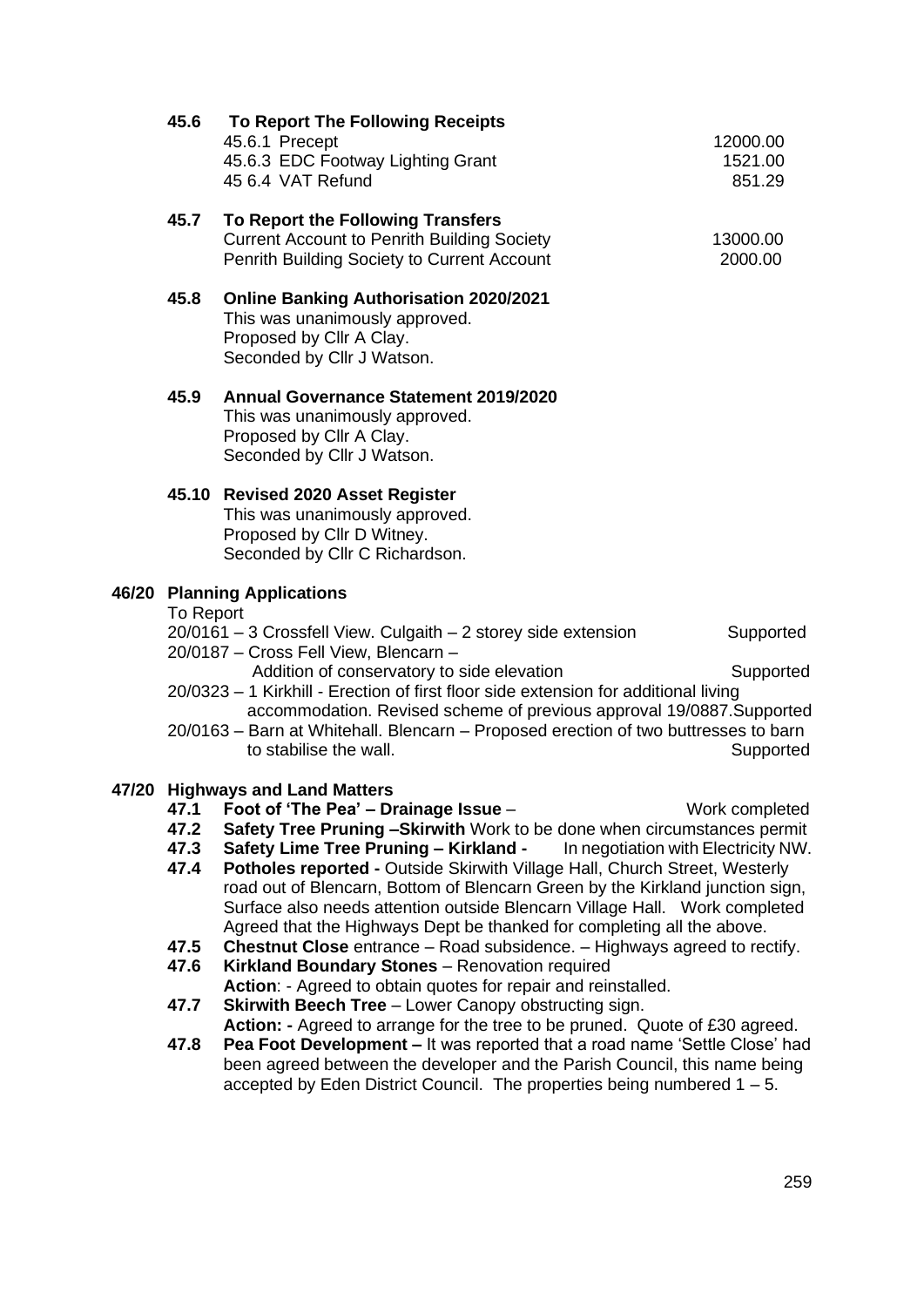## **48/20 Schedule of Correspondence, Notices and Publications.**

The following items of correspondence were received since the last meeting.

- **48.1 Covi Communications – 19 -** Since the 2nd March Meeting 84 Covid 19 E Mails, on this subject, have been forward to Councillors.
- **48.2 Hunsonby Pool Grant of £100 –** Grateful thanks received.
- **48.3 Use of Public Rights of Way under Covid – 19 Lockdown Regulations.** Correspondence had been received from a Parishioner in this respect. A copy was forwarded to Councillors for information and the current situation regarding the public use of Public Rights of Way, during 'Lockdown', was clarified.

It is to be noted that the Parish Council has no jurisdiction or responsibility on this matter. The policing of the Government's Covid – 19, Lockdown regulations, lies with the Police.

- **48.4 EDC - Eden Residents Covid – 19 Financial Support Fund Application**. It was reported that Eden District Council had awarded £1500 to the Parish Council under this scheme. Strong reservations had been raised over the legality of a Parish Council making an award to a private individual in 'financial need'. Whilst the intentions of the scheme were very well intended there were concerns over:
	- a) How 'financial need' could be assessed without means testing.
	- b) Implications regarding the yearend financial audit.

A request had been lodged with the NALC solicitors to clarify whether a Parish Council was legally empowered to manage such a grant scheme. A decision is awaited.

**49/20 Councillor Matters** An opportunity for Councillors to raise issues on behalf of residents.

**49.1 Kirkland Car Park – by Kirkland Hall.** It was reported that long grass around the edge of this car park was impeding parking. The situation had been aggravated by a lack of use during the Pandemic Lockdown. It was confirmed that this area was at the far end of and part of Kirkland Village Green.

**Action:** - Agreed to ask that this area be mowed every other time that the Kirkland Green was cut. The task to be added to the grass cutting contract.

(Note -The initial cost of the first cut was subsequently £12.75)

## **49.2 Co-option of Two Councillors.**

Councillors were asked to seek applications from Parishioners in the Culgaith and Skirwith Wards.

**50/20 Grant Applications** – The following were unanimously agreed, proposed by Cllr C Richardson and seconded by Cllr S Smith

| 50.1 | Kirkland and Blencarn Recreation Room                     | 250.00 |
|------|-----------------------------------------------------------|--------|
| 50.2 | Victoria Institute Culgaith                               | 250.00 |
| 50.3 | <b>Skirwith Village Hall</b>                              | 250.00 |
| 50.4 | St John the Evangelist Church, Skirwith                   |        |
|      | £200.00 for the upkeep of the churchyard, with            |        |
|      | an additional £50 to cover churchyard tree pruning.       | 250.00 |
| 50.5 | St Lawrence Church, Kirkland                              |        |
|      | £200.00, for the upkeep of the churchyard, with           |        |
|      | an additional £50 to cover pruning the Jubilee tree       | 250.00 |
| 50.6 | All Saints Church, Culgaith, for the churchyard upkeep.   | 200.00 |
|      | The PCC being invited to apply for further grant support, |        |
|      | for consideration by the Council, for an itemized task,   |        |
|      | should it be required.                                    |        |
| 50.7 | Fellrunner                                                | 235.00 |
|      |                                                           | 260    |